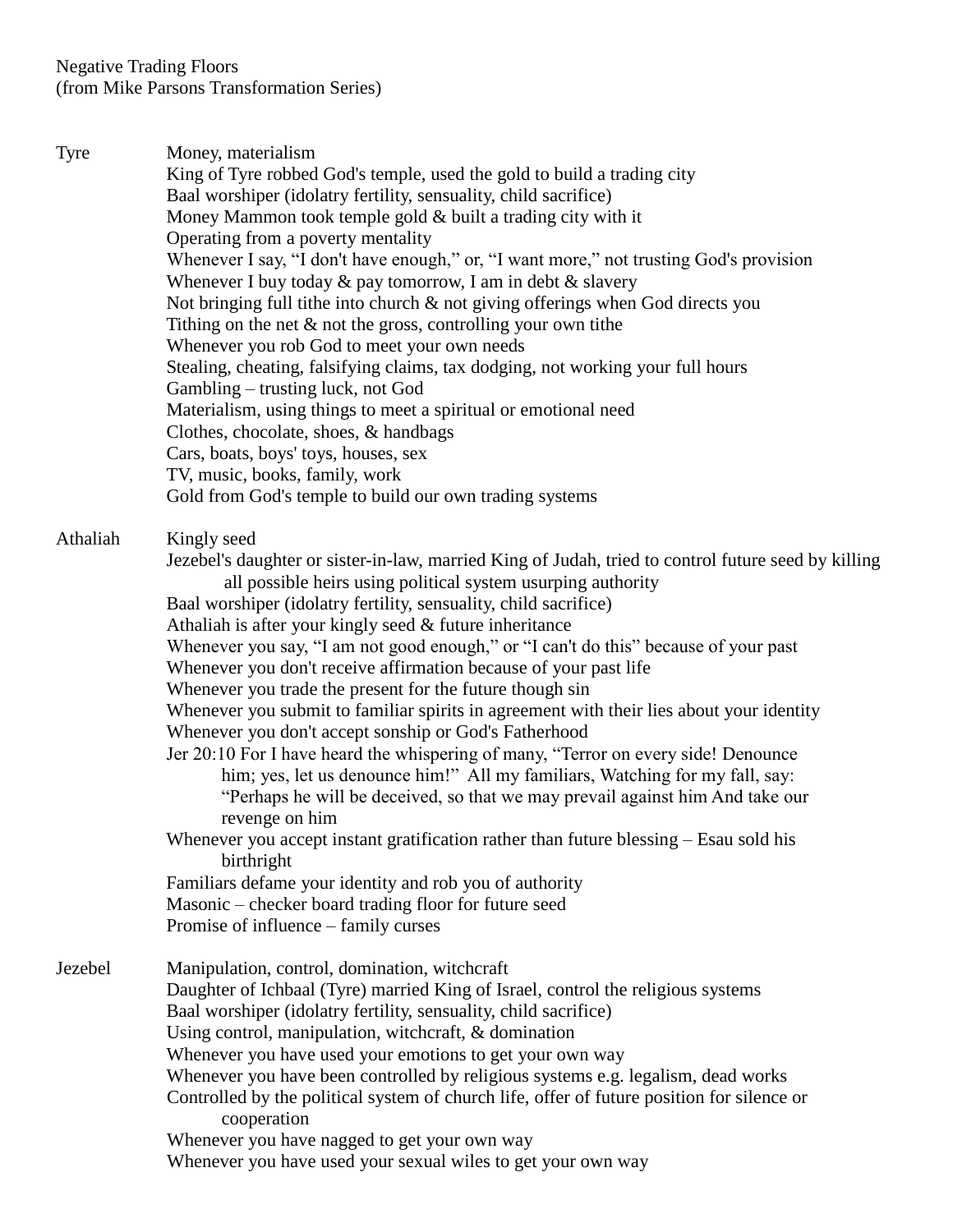|           | Whenever you have used a substance to alter your mood – pharmacia<br>Whenever you use a substance to mask or blot out something<br>Whenever you have used blackmail of any sort<br>Whenever you have accepted being manipulated for acceptance |
|-----------|------------------------------------------------------------------------------------------------------------------------------------------------------------------------------------------------------------------------------------------------|
| Cain      | Murder<br>Son of satan, serpent seed who murdered Abel his half brother because of jealousy & his<br>nature                                                                                                                                    |
|           | Murderer, anger in the heart, justification of our behaviour                                                                                                                                                                                   |
|           | Whenever we hold anger, resentment, or bitterness in our hearts                                                                                                                                                                                |
|           | Whenever we assassinate someone's character to justify ourselves – innuendo, insinuations, etc.                                                                                                                                                |
|           | Whenever we make accusations motivated by jealousy or fear                                                                                                                                                                                     |
|           | Whenever we don't forgive $&$ release                                                                                                                                                                                                          |
|           | Whenever we don't follow correct protocol biblically in dealing with conflict                                                                                                                                                                  |
|           | Whenever we don't go and confront in love                                                                                                                                                                                                      |
|           | Whenever we have something against someone and talk to someone else about it                                                                                                                                                                   |
|           | Whenever you don't love your wife by giving yourself up for her                                                                                                                                                                                |
|           | Whenever you don't honour your husband by respecting him                                                                                                                                                                                       |
|           | Whenever we don't act as our brother's keeper                                                                                                                                                                                                  |
|           | Whenever we take pleasure in someone else's sin to make us feel better                                                                                                                                                                         |
| Delilah   | Seduction, pleasure, gratification that robs destiny                                                                                                                                                                                           |
|           | Seducer causes us to lust in our heart                                                                                                                                                                                                         |
|           | Offers to falsely meet our emotional needs through self-gratification                                                                                                                                                                          |
|           | $Mind$ – living in fantasy worlds                                                                                                                                                                                                              |
|           | Heart – patterns, beliefs, protocols to gain: acceptance, approval, affirmation                                                                                                                                                                |
|           | Lust after a romanticized image                                                                                                                                                                                                                |
|           | Lust after an eroticized image                                                                                                                                                                                                                 |
|           | Pornographic images, fantasies, gratification without relationship & responsibility                                                                                                                                                            |
|           | Sex without love to meet our own needs                                                                                                                                                                                                         |
|           | Sex because you need to be needed                                                                                                                                                                                                              |
|           | All sex outside of marriage                                                                                                                                                                                                                    |
|           | Some sex within marriage                                                                                                                                                                                                                       |
|           | Enticement to lust after anything that offers self-gratification<br>Money, power, position, influence                                                                                                                                          |
|           | Matt 6:1 "Beware of practicing your righteousness before men to be noticed by them;                                                                                                                                                            |
|           | otherwise you have no reward with your Father who is in heaven.                                                                                                                                                                                |
|           |                                                                                                                                                                                                                                                |
| Leviathan | Gossip, lies, deceptions                                                                                                                                                                                                                       |
|           | Twister demonic creature, deception, lies, & gossip                                                                                                                                                                                            |
|           | Twister, perverter of truth, gossip                                                                                                                                                                                                            |
|           | Whenever you lie to make others think better of you, approval of men                                                                                                                                                                           |
|           | Whenever you exaggerate to give yourself a better appearance<br>When you deceive by half-truth                                                                                                                                                 |
|           | Gossip for self-promotion or advantage                                                                                                                                                                                                         |
|           | Use information as a source of power to get acceptance or recognition                                                                                                                                                                          |
|           | Cheat at tests, exams, etc., to appear better than you are                                                                                                                                                                                     |
|           | Anything we do to fit in and be accepted                                                                                                                                                                                                       |
|           | Whenever you withhold truth to give yourself an advantage                                                                                                                                                                                      |
|           | Whenever you try to impress people                                                                                                                                                                                                             |
|           | Whenever you act falsely or wear a mask to get people to like you                                                                                                                                                                              |
|           | Facebook – trading information                                                                                                                                                                                                                 |